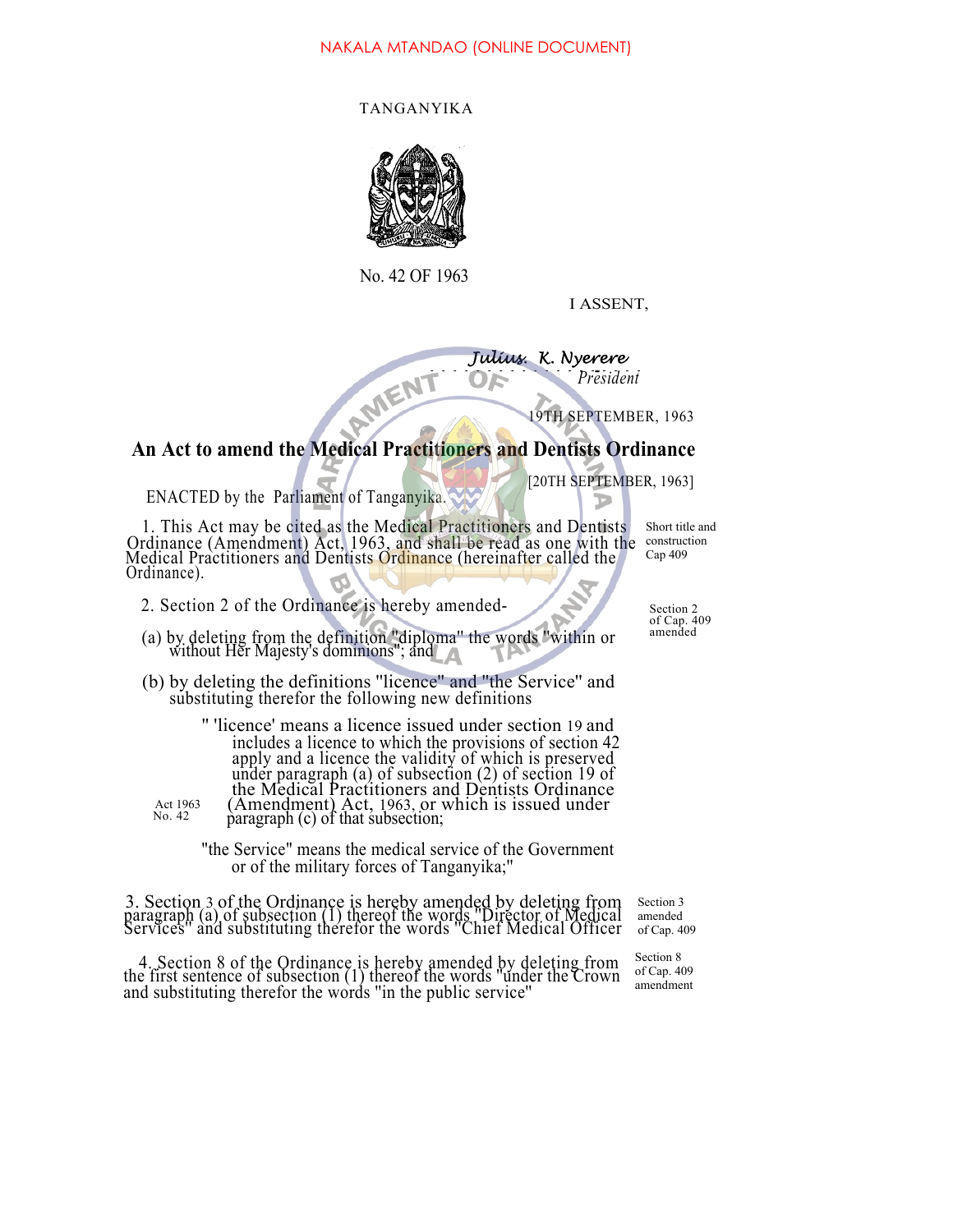|                                                                                     | <b>5.</b> Section 9 of the Ordinance is hereby amended-                                                                                                                                                                                                                                                                                                                                                                                                                                     |
|-------------------------------------------------------------------------------------|---------------------------------------------------------------------------------------------------------------------------------------------------------------------------------------------------------------------------------------------------------------------------------------------------------------------------------------------------------------------------------------------------------------------------------------------------------------------------------------------|
|                                                                                     |                                                                                                                                                                                                                                                                                                                                                                                                                                                                                             |
| amended                                                                             | (a) in paragraph (f) thereof, by deleting therefrom the. words and<br>symbols "have been employed in the Service as medical<br>practitioners and, who having retired from the Service, fulfil the<br>requirements set forth in section 19" and substituting therefor<br>the words and symbols "fulfil the requirements set forth in<br>section 19 or in paragraph (b) of subsection (2) of section 19 of<br>the Medical Practitioners and Dentists Ordinance (Amendment)<br>Act, 1963"; and |
|                                                                                     | (b) by deleting the first seven lines of paragraph (g) thereof and<br>substituting therefor the following:-                                                                                                                                                                                                                                                                                                                                                                                 |
|                                                                                     | "to decide which medical diplomas and which diplomas in<br>dentistry may be recognized for the time being by the"                                                                                                                                                                                                                                                                                                                                                                           |
|                                                                                     | <b>6.</b> The Ordinance is hereby amended by inserting immediately after<br>section 10 thereof the following new section to be numbered IOA:-                                                                                                                                                                                                                                                                                                                                               |
| "Registrar<br>may all<br>for certain<br>information                                 | 10A. The Registrar, on the instructions of the Council,<br>way, in writing, request any medical practitioner or dentist -<br>registered under the provisions of this Ordinance to furnish<br>all or any of the following information:                                                                                                                                                                                                                                                       |
|                                                                                     | (a) whether the medical practitioner or dentist, as the<br>case may be, is practising medicine or dentistry in<br>Tanganyika;                                                                                                                                                                                                                                                                                                                                                               |
|                                                                                     | (b) if so, whether he is in private practice or is in the<br>employ of any organization, undertaking or concern;<br>and                                                                                                                                                                                                                                                                                                                                                                     |
|                                                                                     | (c) if he is so employed, the name of the organization,<br>undertaking or concern by which he is employed,                                                                                                                                                                                                                                                                                                                                                                                  |
|                                                                                     | and any such medical practitioner or dentist who receives<br>a request for such information shall comply with such<br>request."                                                                                                                                                                                                                                                                                                                                                             |
|                                                                                     | 7. Section 13 of the Ordinance is hereby repealed and replaced by<br>the following new section:-                                                                                                                                                                                                                                                                                                                                                                                            |
| replaced<br>"Persons<br>entitled to<br>be registered<br>as medical<br>practitioners | $13$ , (1) Subject to the provisions of section 33, a person<br>shall be entitled to be registered under this Ordinance as a<br>medical practitioner if-                                                                                                                                                                                                                                                                                                                                    |
|                                                                                     | (a) he is the holder of a diploma which is recognized for<br>the time being by the Council as furnishing a sufficient<br>guarantee of the possession of the requisite knowledge<br>and skill for the efficient practice of medicine, surgery<br>and midwifery; and                                                                                                                                                                                                                          |
|                                                                                     | (b) he has complied with such additional requirements<br>relating to the acquisition of practical experience m<br>medicine, surgery and midwifery or in any one or<br>more of such disciplines as the Minister may by rules<br>prescribe.                                                                                                                                                                                                                                                   |
| New section                                                                         |                                                                                                                                                                                                                                                                                                                                                                                                                                                                                             |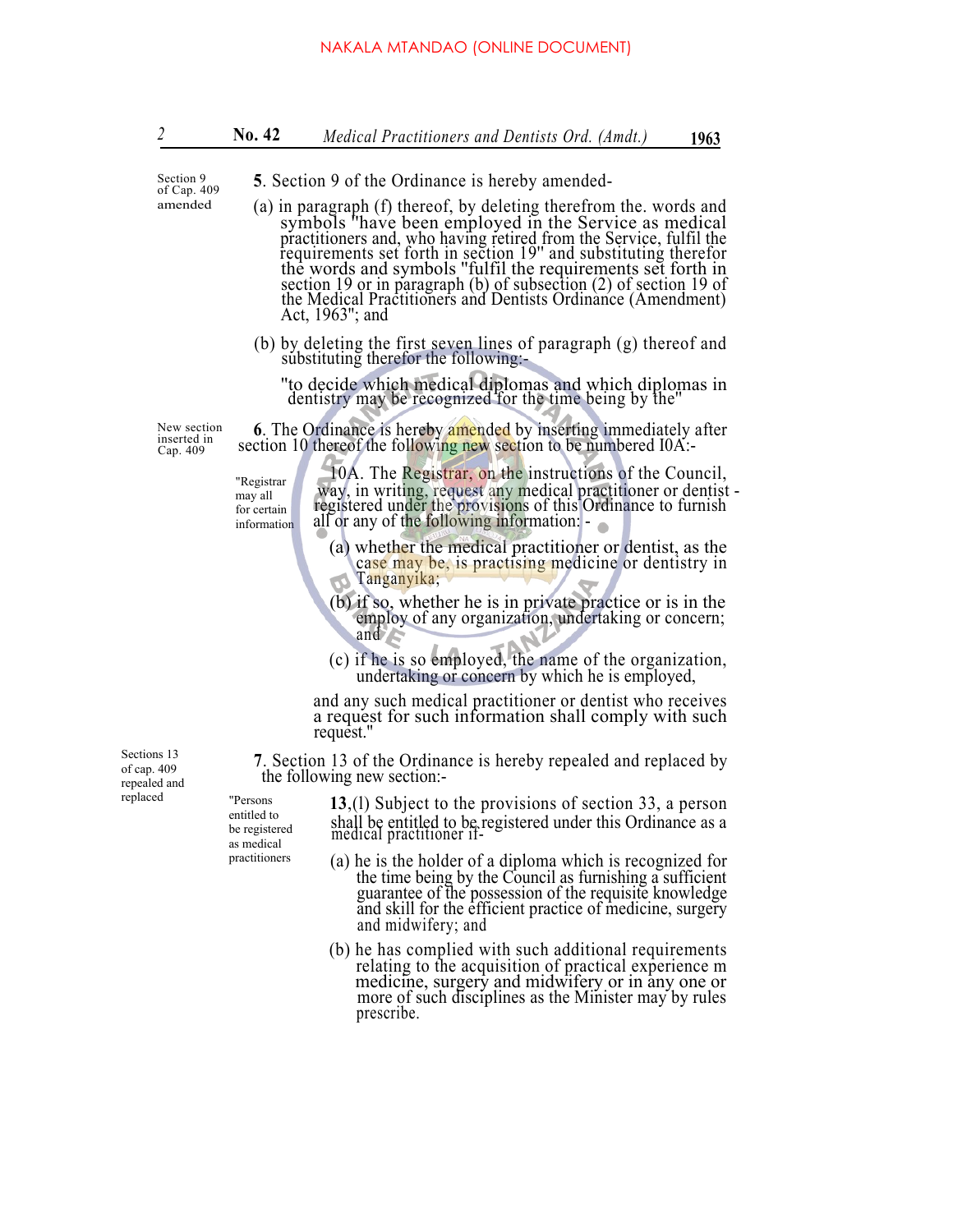(2) Requirements prescribed by rules made under paragraph (b) of subsection (1) may include the requirement that any person or body shall be satisfied as to the existence of any fact.''

- **8**. Section 14 of the Ordinance i's hereby amended
- (a) by deleting subsection (1) thereof and substituting therefor the following new subsection: amended

''(1) The following provisions of this section shall apply for the purpose of enabling persons referred to in paragraph (a) of subsection (1) of section 13 to acquire such practical experience in medicine, surgery and midwifery or in any one or more of such disciplines as may be prescribed by rules made under paragraph (b) of that subsection. ; and

(b) in subsection (2) thereof

- (i) by deleting the word <sup>''</sup>post-graduate'' from the third and from the last lines and substituting therefor in each case the word ''Practical''; and
- (ii) by deleting from the third and fourth lines the word and symbols ''subsection (2)'' and substituting therefor the words and symbols ''paragraph (b) of subsection (1)''.

**9**. Section 15 of the Ordinance is hereby repealed and replaced by the following new section:

15. Subject to the provisions of section 33, a person shall entitled to registration under this Ordinance as a dentist if he is the holder of a diploma which is recognized for the time being by the Council as furnishing a sufficient guarantee of the possession of the requisite knowledge and skill for the efficient practice of dentistry.'' "Persons entitled to be registered as dentists

- **10**. Section 19 of the Ordinance is hereby amended-
- (a) by deleting the marginal note thereto and substituting therefor amended the following-

'Licensed medical practitioners and dentists''

(b) by deleting subsection (1) thereof and substituting therefor the following new subsections to be numbered (1) and (1A):-

''(1) Where the Council is informed that it is proposed to appoint any person (not being a person eligible for registration under this Ordinance) to the post of Assistant Medical Officer or Assistant Dental Officer in the Service or in the service of an organization recognized for the purposes of this section by the Minister, the Council may, if it is satisfied that such person has sufficient qualifications, skill and experience in the practice of medicine, surgery and midwifery or of dentistry, as the case may be, properly to perform the duties of such post, license such person as a medical practitioner or dentist, as the case may be.

Section 15 of Cap 409 repealed and replaced

Section 19 of Cap 409

Section 14

of Cap 409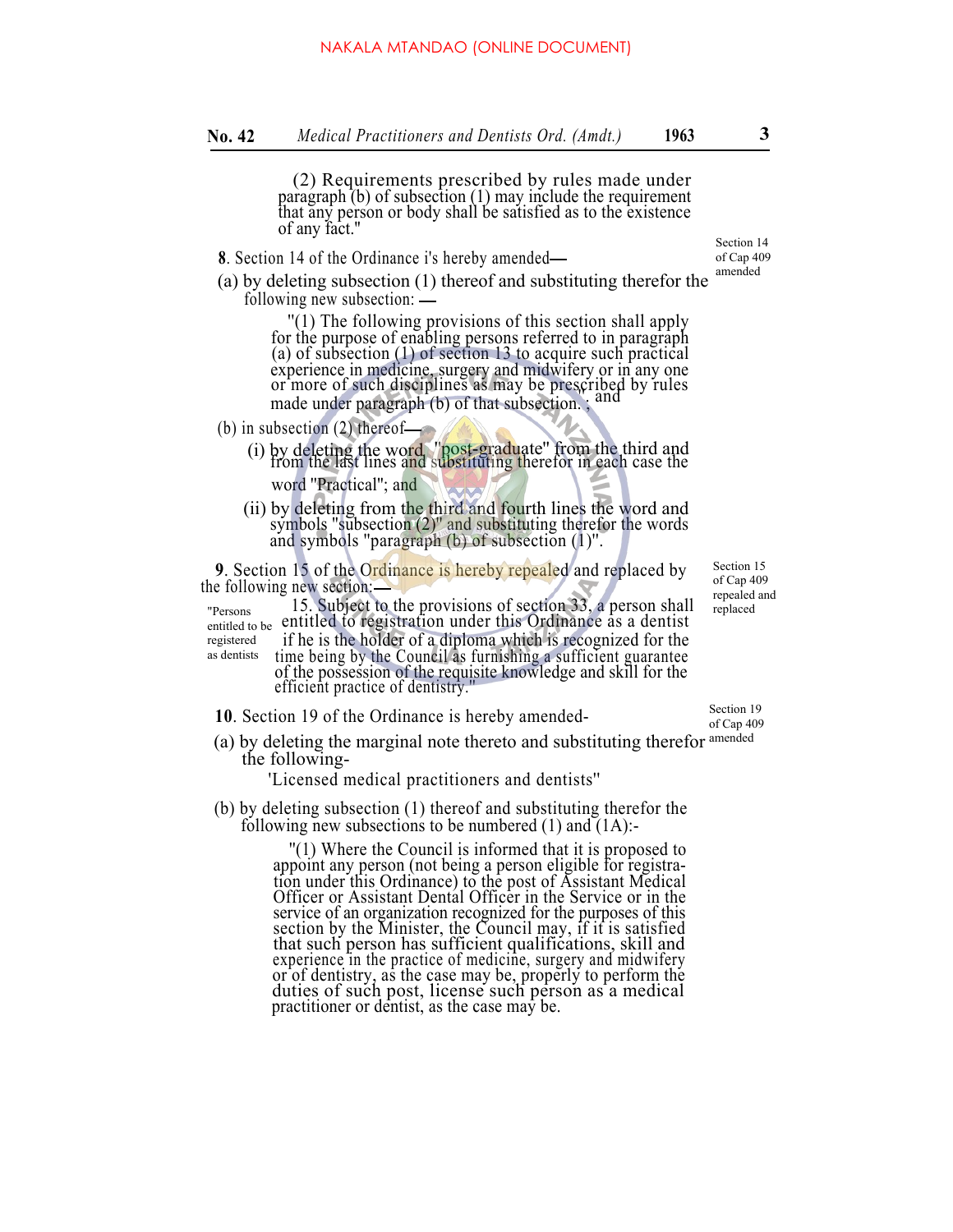(1A) A licence under subsection (1) shall have effect from the date on which the person to whom it is issued is appointed to the post of Assistant Medical Officer or Assistant Dental Officer, as the case may be, and, without prejudice to the provisions of this section, shall terminate immediately upon such person ceasing to hold such post unless such person is immediately appointed to another post in the Service or in such recognized organization as aforesaid, such post being designated for the purposes of this section by the Chief Medical Officer.

- (c) in subsection (3) thereof, by inserting immediately after the words ''medical practitioner'' in the first line the words ''or dentist''; and
- (d) in subsection (4) thereof, by inserting immediately after the words ''medical practitioner'' in the fourth line the words ''or dentist''.

Section 20 of Cap.409 amended Section 21 of Cap 409 repealed and replaced

**<sup>11</sup>**. Section 20 of the Ordinance is hereby amended by deleting from the third and fourth lines of subsection (1) thereof the words ''and shall charge such fee as may be prescribed for the entry of each name in such list" and substituting therefor the words "or dentists"

**12**. Section 21 of the Ordinance is hereby repealed and replaced by the following new section:-

**21**.-(1) Every registered or licensed medical practitioner "Entitlement shall be entitled to practise medicine, surgery and midwifery, to practise and every registered or licensed dentist shall be entitled to practise dentistry. to practise and to sue for fees

(2) Every medical practitioner and every dentist registered under this Ordinance shall be entitled to demand, sue for, and recover in any court of competent jurisdiction with full costs of suit, reasonable charges for professional aid, advice and visits, and the value of any medicine or any medical or surgical or dental appliances rendered or supplied by him."

- Section 22 **13**. Section 22 of the Ordinance is hereby amended-<br>of Cap. 409 (a) by deleting therefrom all the words and symbols  $A<sub>amended</sub>$  (a) by deleting therefrom all the words and symbols occurring after the word "registered" in the sixth line and substituting therefor the words and symbol ''under this Ordinance. "; and
	- (b) by deleting from the marginal note thereto the words ''or licensed''.

Section 28 **14**. Section 28 of the Ordinance is hereby repealed.

of Cap. 409 repealed

Section 33 **15.** Section 33 of the Ordinance is hereby amended by deleting of Cap. 409 subsection (1) thereof and substituting therefor the following new amended subsection:-

> ''(1) The Council may cause to be erased from the register or may refuse to register the name of any person whose name has been erased from the medical or dentists' register of any country.''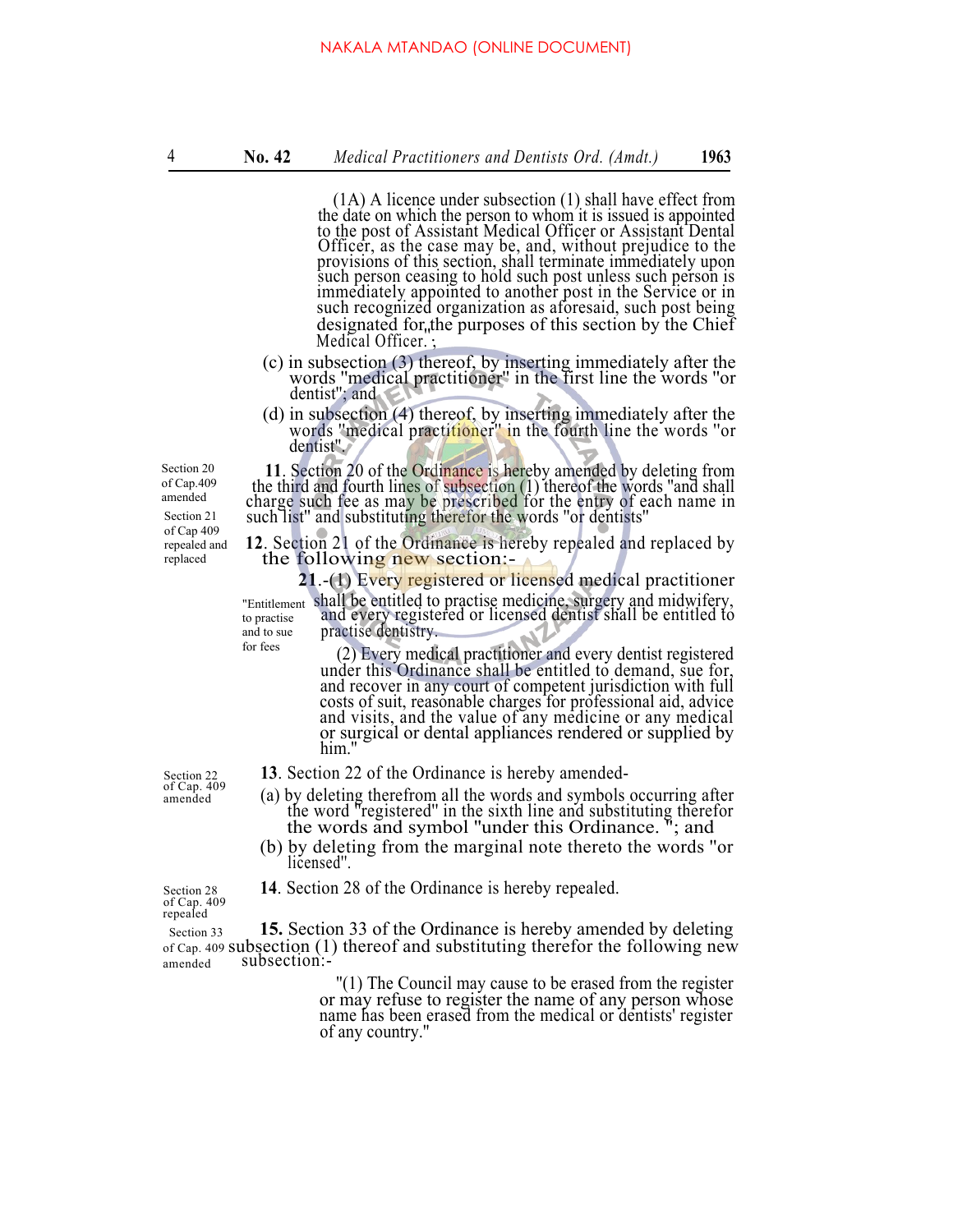- **16**. Section 35 of the Ordinance is hereby amended-
- (a) by deleting the words ''Director of Medical Services'' wherever they appear therein and substituting therefor in each case the words ''Chief Medical Officer''; amended
- (b) by deleting from the third and last lines of paragraph (b) thereof the words "Native Authority or ; and
- (c) by deleting from the third line of paragraph (d) thereof the words "any missionary organization in the Territory" and substituting therefor the words ''any organization recognized for the purposes of this paragraph by the Minister''
- **17**. Section 36 of the Ordinance is hereby amended-
- (a) in paragraph (a) of subsection (1) thereof, by deleting from the second and last lines the word and comma "midwifery,",
- (b) in paragraph (b) of subsection  $(1)$  thereof, by deleting from the last line the comma and words ", surgery or midwifery" and substituting therefor the words "or surgery ;
- (c) in paragraph (c) of subsection (1) thereof, by inserting immediately after the word ''registered'' in the first line the words ''or licensed'';
- (d) by inserting a colon immediately after the word "surgeon" in the fourth line of the second proviso to subsection  $(1)$  thereof and deleting the remainder of the proviso; and
- (e) by deleting the third proviso thereto.

**<sup>18</sup>**. Section 39 of the Ordinance is hereby repealed and replaced by the following new section:-

''Persons to 39. Notwithstanding the provisions of section 38, no fee be registered free of charge Shall be charged for the registration of-

- (a) medical and dental officers in the Service, or in the service of the Governments of Kenya, Uganda or Zanzibar; and
- (b) medical and dental officers in the service of the East African Common Services Organization:

Provided that when any such person ceases to be in the Service, or in the service of any of the said Governments or of the East African Common Services Organization, he shall pay the appropriate fee prescribed under section 38, and, in default of such payment, his name shall be erased from the register.''

**19.**-(l) The provisions of this Act shall in no way prejudice or affect the status as a registered or provisionally registered medical practitioner or as a registered dentist of any person who, immediately prior to the coming into operation of this Act, was registered under section 13, section 14 or section 15 of the Ordinance.

- (2) Notwithstanding the provisions of this Act-
- (a) any licence issued under section 19 of the Ordinance shall, if such licence was valid and in force immediately prior to the coming into operation of this Act, remain in force and the

Saving and transitional provisions

Section 36 of Cap 409 amended

> Section 39 of Cap. 409 repealed and replaced

of Cap. 409